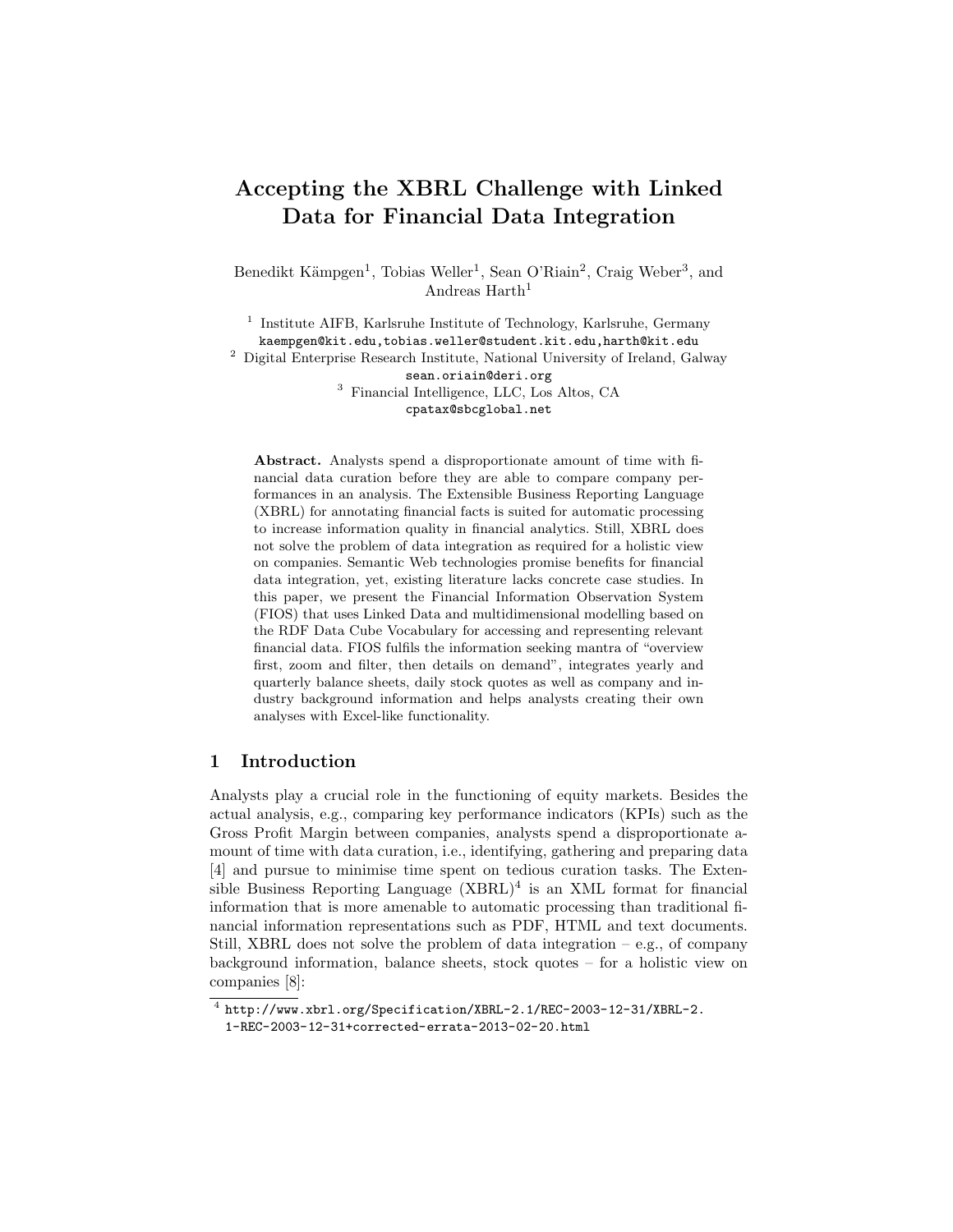- XBRL uses XML that is difficult to understand and process, e.g., due to an extension with link bases for referencing across documents [3].
- Automatically deriving information from XBRL is difficult since formal semantics are limited [12, 10]. Relationships between financial concepts, such as "SalesRevenueNet" and "Revenues" in the U.S. Generally Accepted Accounting Principles (US-GAAP), are only textually described.
- Financial information from different XBRL documents often cannot be compared since accounting and regulatory organisations do not align their taxonomies of financial concepts; new versions, e.g., of US-GAAP, lack backward compatibility; and XBRL allows publishers to define their own concepts.
- Gathering information about a company is difficult since there are no unique company identifiers across different reporting sources<sup>5</sup> and relationships between companies are obscure.
- Other finance-related Open Data such as stock quotes and background information are published using different data models.

Literature has proposed the use of Semantic Web technologies, but has not evaluated the benefit in financial case studies [12, 5, 1]. In this In-Use paper, after we describe a concrete XBRL scenario (Section 2), we present the Financial Information Observation System (FIOS) with the following contributions (Section 3):

- 1. For standardised data access, FIOS models XBRL and non-XBRL as Linked Data using the RDF Data Cube Vocabulary and other standard vocabularies.
- 2. FIOS integrates financial data using entity consolidation for background information, multi-company KPI, and cross-data-sources KPI analysis.
- 3. For intuitive and explorative analyses, FIOS provides SPARQL templates with visualisations, a Linked Data browser and a self-serve OLAP interface on top of a triple store.

For evaluation, we describe a case study implementing and applying FIOS for financial analysis (Section 4) and derive lessons learned (Section 5). We describe related work in Section 6 and conclude in Section 7.

# 2 Scenario: Integrating XBRL Data for Company Performance Analysis

In this section, we present a financial data analysis scenario inspired by the Annual XBRL Challenge organised by XBRL US: an investor wants to assess companies based on corporate XBRL data from the U.S. Securities and Exchange Commission (SEC) that since 2009 requires more than 8,000 U.S. companies traded on the stock market to provide financial statement information such as quarterly and yearly balance sheets in the XBRL format to the SEC Edgar Database. The investor would find useful several analyses:

<sup>5</sup> http://sunlightfoundation.com/sixdegrees/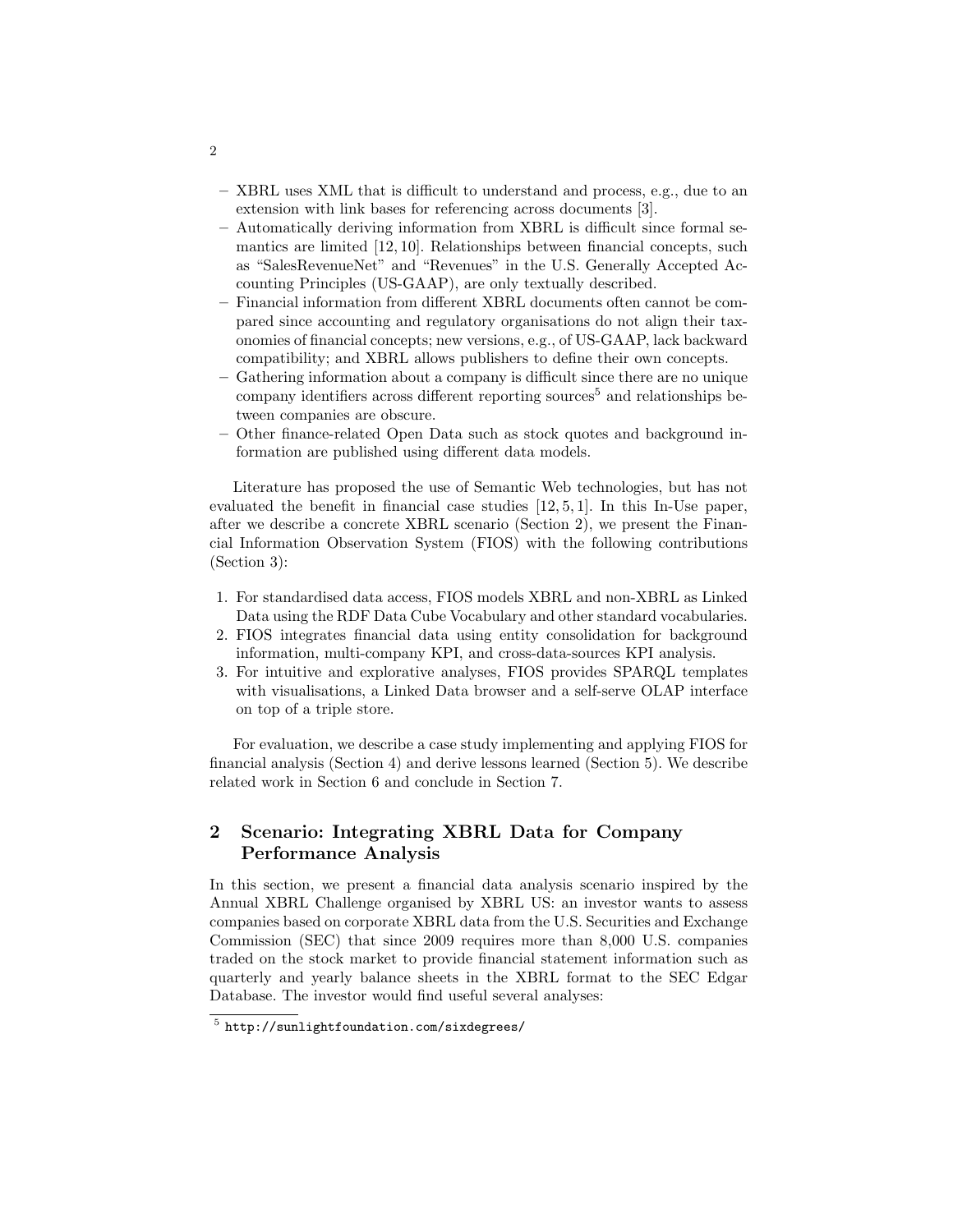- Background information analysis, e.g., looking at company information from different sources such as the address, the founding date and the industry.
- Multi-company KPI analysis, e.g., comparing KPIs over time for several companies such as the stock market price for companies from the same industry.
- Cross-data-sources KPI analysis, e.g., comparing values from heterogeneous datasets such as the Earnings per Share from yearly balance sheets with prices per share from electronic stock quotes as well as Total Assets published using the US-GAAP version 2009 and version 2011.

We can derive the following requirements: Answering above queries requires integration of different entities such as yearly and quarterly balance sheets using different taxonomy versions of US-GAAP, company and industry background information from Wikipedia/DBpedia and daily stock quotes. Since there is no standard way to model and publish finance data, data from the the SEC Edgar Database, from Wikipedia/DBpedia and from the Yahoo! Finance Web API need to be published as Linked (Open) Data and continuously extracted and stored (Requirement 1). To make the analyst understand and trust data that the system presents, the query interface needs to fulfil Shneiderman's information seeking mantra "overview first, zoom-in, details on demand" (Requirement 2). Also, since analysts can not use complex query languages, the analysis system needs to help them creating their own analyses, if possible with Excel-like functionality (Requirement 3).

# 3 Financial Information Observation System (FIOS)

We now describe our approach using Linked Data. As illustrated in Figure 1, FIOS' architecture is separated into two types of components, the offline ETL components and online analysis components, described in the following.



Fig. 1. Flow diagram illustrating architecture of Financial Information Observation System (FIOS)

#### 3.1 Identification and Acquisition of Distributed Data

FIOS uses the Linked Data principles to identify and retrieve relevant information spread across different web servers.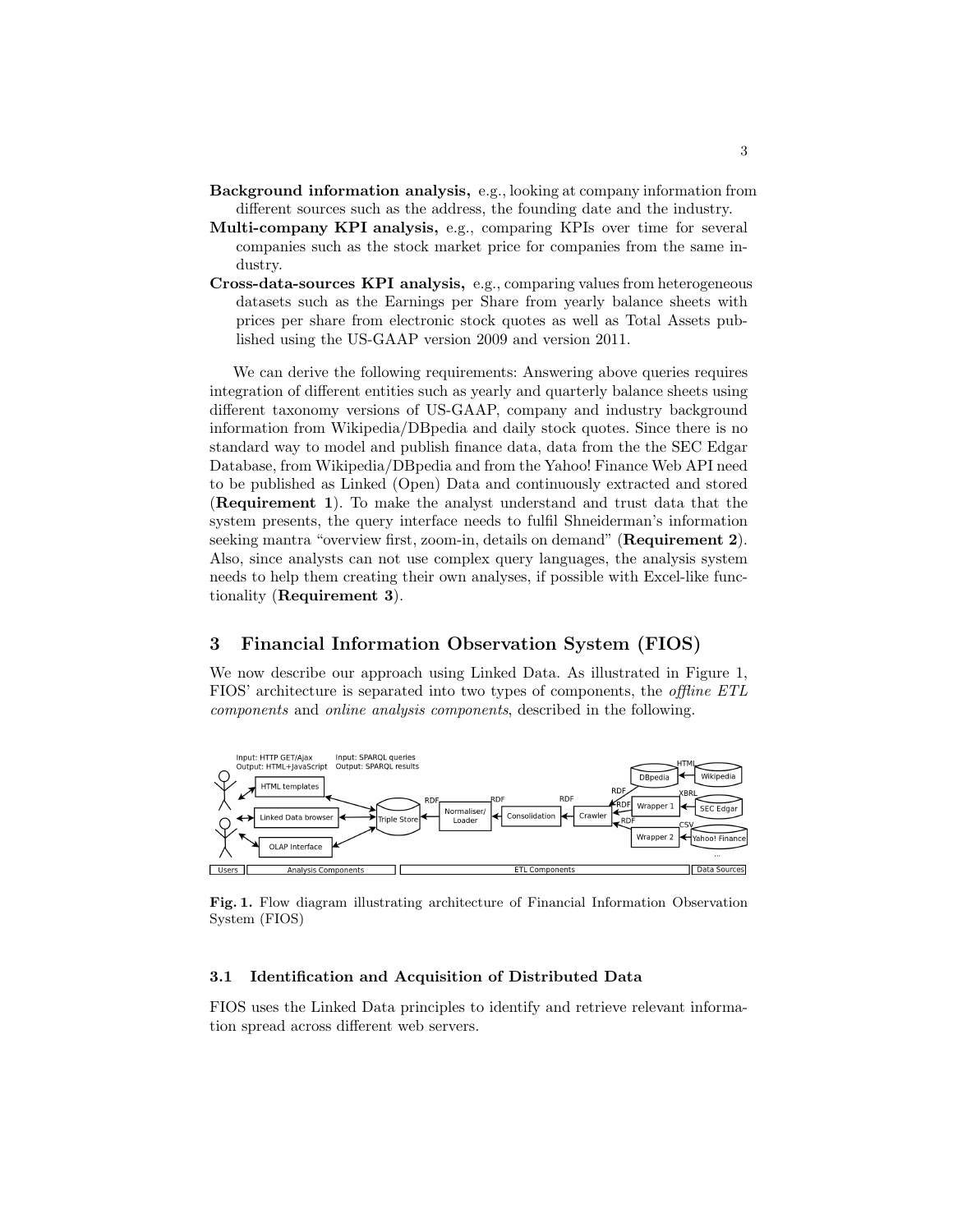Identification: We uniquely name things/entities with URIs: XBRL balance sheets from the SEC Edgar Database, including their taxonomies, and daily stock quotes from the Yahoo! Finance Web API; companies and industries listed by the SEC, Yahoo! Finance and Wikipedia/DBpedia. The SEC uniquely identifies the companies using a Central Index Key (CIK, e.g., Mastercard has "1141391"), Yahoo! Finance uses Ticker symbols (e.g., "MA" for Mastercard). Wikipedia uses their own non-standardised identifiers that are typically based on the name of the company, e.g., "Mastercard".

If looked up, URIs provide useful information in RDF either by originating from Linked Data providers or created by wrappers around data sources not publishing Linked Data. Wrappers mint new URIs and internally transform available information about such entities in the data source to RDF. Since the actual URIs are application-specific, in the following, we simply abbreviate URIs from our selected data sources using intuitive namespaces (abusing CURIE syntax): edgar for entities from the SEC Edgar Database, yahoo for Yahoo! Finance Web API and dbpedia for Wikipedia. Table 1 shows example mappings between things/entities, data sources with useful information about these entities and URI identifying those entities in Linked Data.

| Entity             | Original data source                           | URI                     |  |
|--------------------|------------------------------------------------|-------------------------|--|
| Company Mastercard | Mastercard from DB pedia                       | dbpedia: Mastercard     |  |
| Company Mastercard | SEC Edgar company Mas-edgar:cik/1141391#id     |                         |  |
|                    | tercard with CIK 1141391                       |                         |  |
| Company Mastercard | Yahoo! Finance company vahoo:ticker/MA#id      |                         |  |
|                    | Mastercard with Ticker MA                      |                         |  |
| Balance sheet      | XBRL document from SEC edgar: archive/1141391/ |                         |  |
|                    | Edgar <sup>6</sup>                             | 0001193125-11-207804#ds |  |
| Stock Quotes table | Stock Quotes table from Ya- yahoo: archive/MA/ |                         |  |
|                    | hoo! Finance Web API <sup>7</sup>              | 2010-12-01#ds           |  |

Table 1. Example mappings between things/entities, data sources and URIs

Acquisition: For a holistic view on selected companies from the SEC Edgar Database, FIOS regularly looks up their URIs and checks the RDF (as well as the RDF of linked entities) for new data.

#### 3.2 Modelling and Linking of Finance Data

To allow FIOS to use the retrieved information, we model financial data reusing existing Linked Data vocabularies and link entities from different sources.

Modelling: Whereas there are well-adopted vocabularies for all kinds of metadata, e.g., SKOS, FOAF and the DBpedia ontology, there is no standard

 $^6$  http://www.sec.gov/Archives/edgar/data/1141391/000119312511207804/

<sup>0001193125-11-207804-</sup>xbrl.zip

 $\frac{7}{1}$  http://ichart.yahoo.com/table.csv?s=MA&a=11&b=01&c=2010&d=11&e=01&f= 2010&g=d&ignore=.csv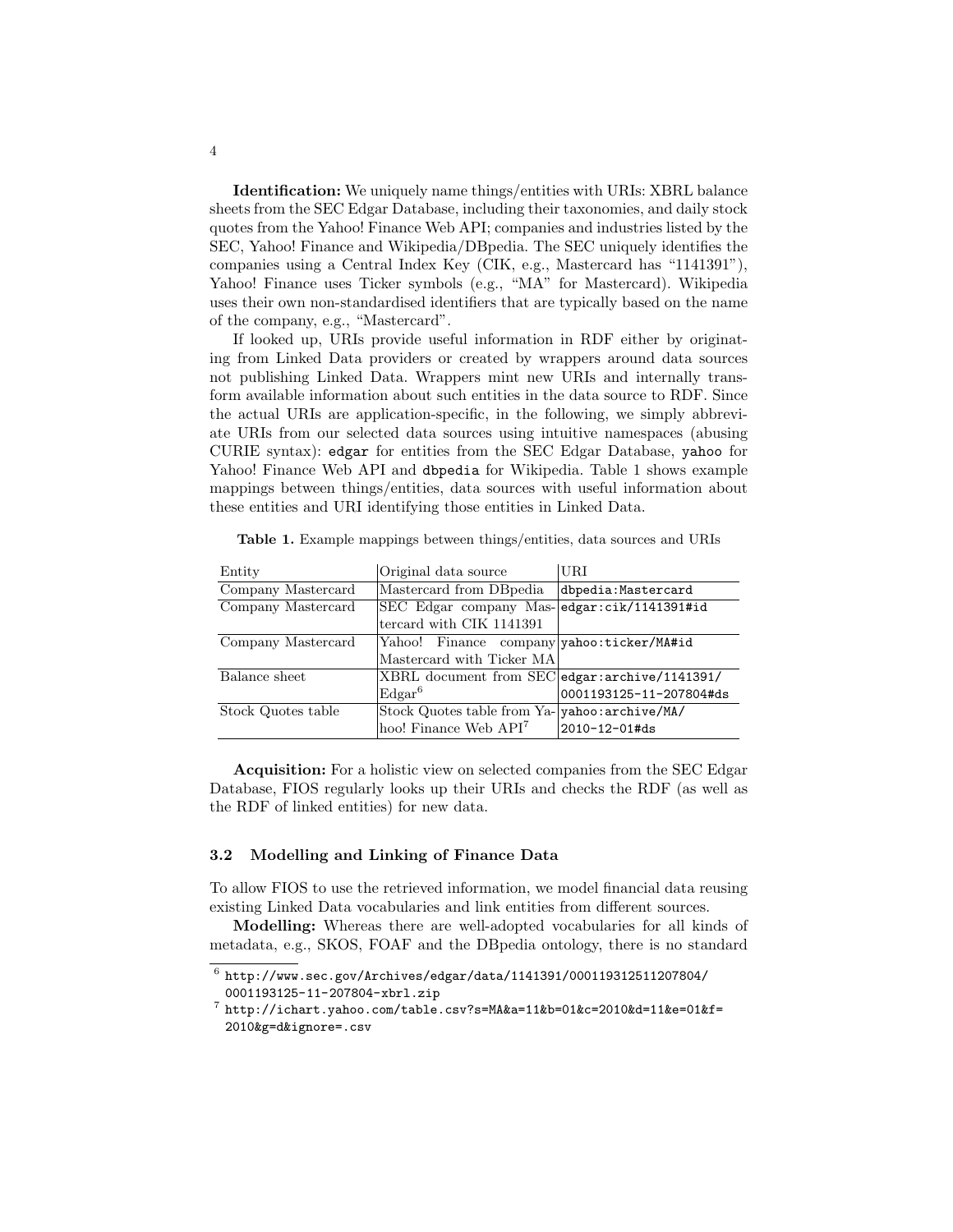way to represent XBRL data as Linked Data  $[5, 1, 12]$ . XBRL distinguishes instance and taxonomy documents. An XBRL instance document (also called "filing") contains financial facts with a numeric value and a unit such as USD. A fact has a context, e.g., describing the issuing company such as Mastercard, the time period of a financial fact (often, a quarter of a year or full fiscal year) and socalled segment information, e.g., allowing to specify subgroups of financial facts, e.g., that facts are published for subsidiary members. Most importantly, a fact specifies a certain disclosed financial concept such as "Total Assets". Financial concepts are taken from XBRL taxonomy documents. XBRL taxonomies can be standardised, e.g., the US-GAAP, and their concepts used across many instance documents. Also, companies may create their own taxonomies and financial concepts. Within taxonomies, concepts may be given additional information, e.g., labels, and may have relations to other concepts, e.g., "part of" relationships.

We model every XBRL instance and taxonomy as a multidimensional dataset, i.e., collection of facts with independent dimension variables and dependent measure variables, using a well-adopted Linked Data vocabulary, the RDF Data Cube Vocabulary  $(QB)^8$  as follows: for any XBRL instance with taxonomy a multidimensional dataset (qb:DataSet) and data structure definition (qb:Data-StructureDefinition) are created. For any single financial fact within an XBRL instance an observation (qb:Observation) is created with dimensions issuer, time period (edgar:dtstart, edgar:dtend), the financial concept (edgar:subject), segment and one decimal measure with a unit.

Similarly, stock quotes from Yahoo! Finance can be modelled using QB: every daily collection of values is a dataset, every stock quote contains as dimensions the company (yahoo:issuer), the date the value is valid and the stock quote type such as price at stock market opening (Open).

Linking: We use QB for the following reason: Given datasets contain observations with certain companies, certain financial concepts and certain periods in time, financial data integration boils down to identifying and consolidating equivalent dimensions and dimension values in multidimensional datasets.

See Figure 2 for an illustration of the linking between different entities or properties. Here, the fact of an XBRL instance document disclosing Total Assets (edgar:vocab/us-gapp-2009-01-31#Assets) and a Opening stock quote are linked via equivalent dimensions, e.g., dcterms:date / ical:dtstart and edgar: issuer / yahoo: issuer, and via equivalent dimension members, e.g., Mastercard edgar:cik/1141391#id / yahoo:ticker/MA#id.

Whereas time periods can easily be matched by comparing canonical representations of time, for linking between different URI for companies and financial concepts across data sources mappings need to be available. Entities or properties in RDF can explicitly be stated as equivalent via owl:sameAs or owl:equivalentProperty relationships between their URIs.

To model finance related metadata, e.g., about companies and industries, we use widely-adopted Linked Data vocabularies, e.g., FOAF and the DBpedia ontology. The industry of a company can be represented using SKOS classification

 $^8$  http://www.w3.org/TR/vocab-data-cube/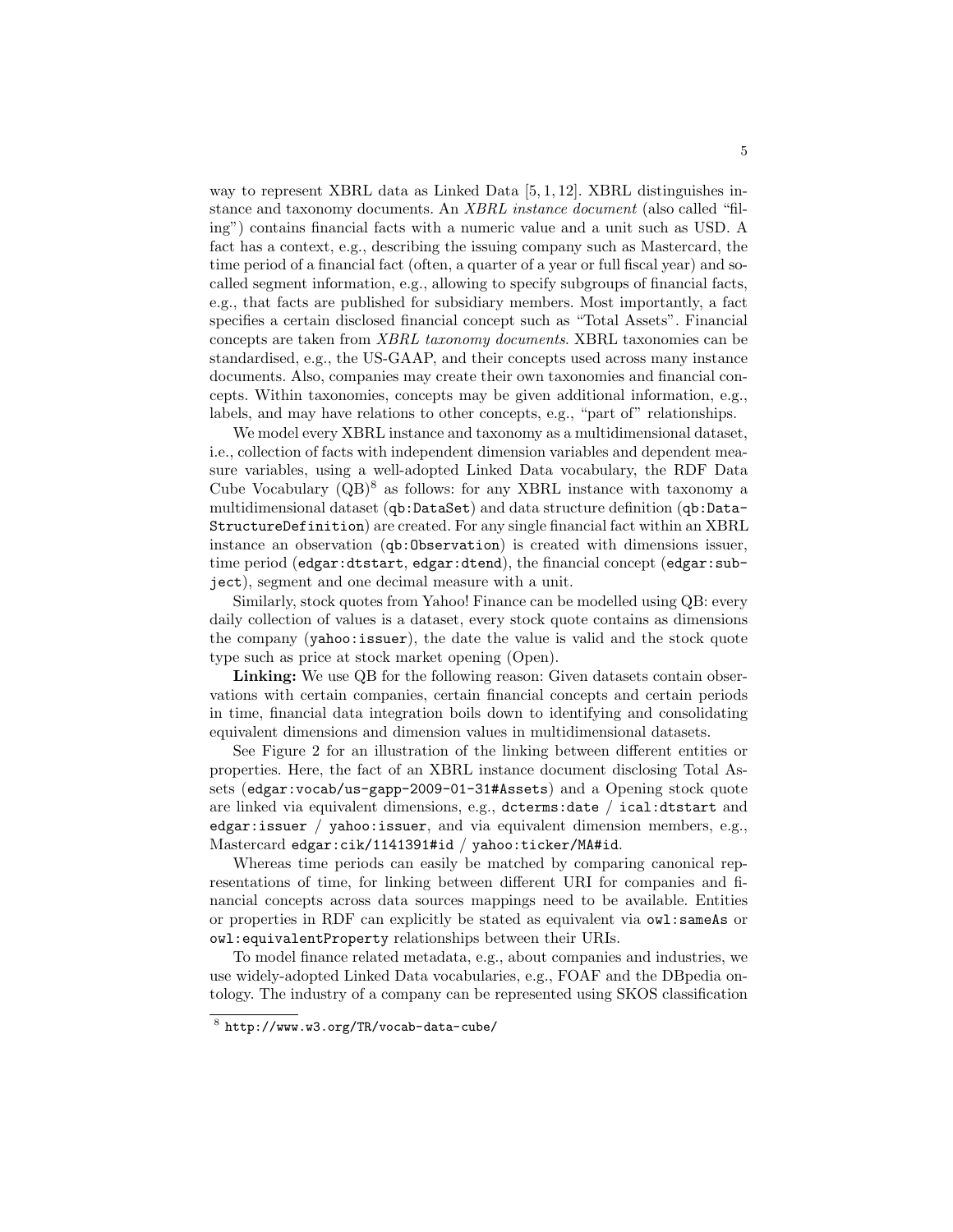

Fig. 2. Illustration of linking between Total Asset fact (top left), opening stock quote (top right), Mastercard in DBpedia (bottom center) in FIOS

hierarchies, e.g., the SEC provides for companies the Standard Industrial Classification (SIC) hierarchy, e.g., SIC concept "SERVICES-BUSINESS SERVICES, NEC" skos:narrower "MASTERCARD INC".

#### 3.3 Consolidation, Normalisation, Loading and Validation of Data

FIOS allows to pre-process and store acquired data for fast access as well as to check its quality.

Consolidation: Entity consolidation in FIOS – making explicit and merging all available information about an entity, so as access to that information is available independently from a specific distribution across sources – results in simpler queries and is only different from Hogan et al. [6] in that we also consider equivalent relationships between predicates such as dimensions of datasets.

Normalisation: Queries on our consolidated data are complicated by the fact that all entities described by FIOS use distributed namespaces. Resources from FIOS thus link to external servers with non-preprocessed data, confusing the user or complicating the application. Therefore, we mint dereferenceable URIs for all entities, including URIs in the predicate position, in an own FIOS namespace fios. For provenance reasons, we create owl:sameAs and owl:equivalentProperty links from FIOS entities to the original entities.

Loading: After pre-processing, data is loaded into a triple store that supports SPARQL 1.1 for analytical aggregate queries and is indexed for performance.

Validation: We use SPARQL queries for quality checks, e.g., validating QB integrity constraints (as described in the specification) or XBRL-specific integrity constraints such as defined between financial concepts in XBRL calculation relationships.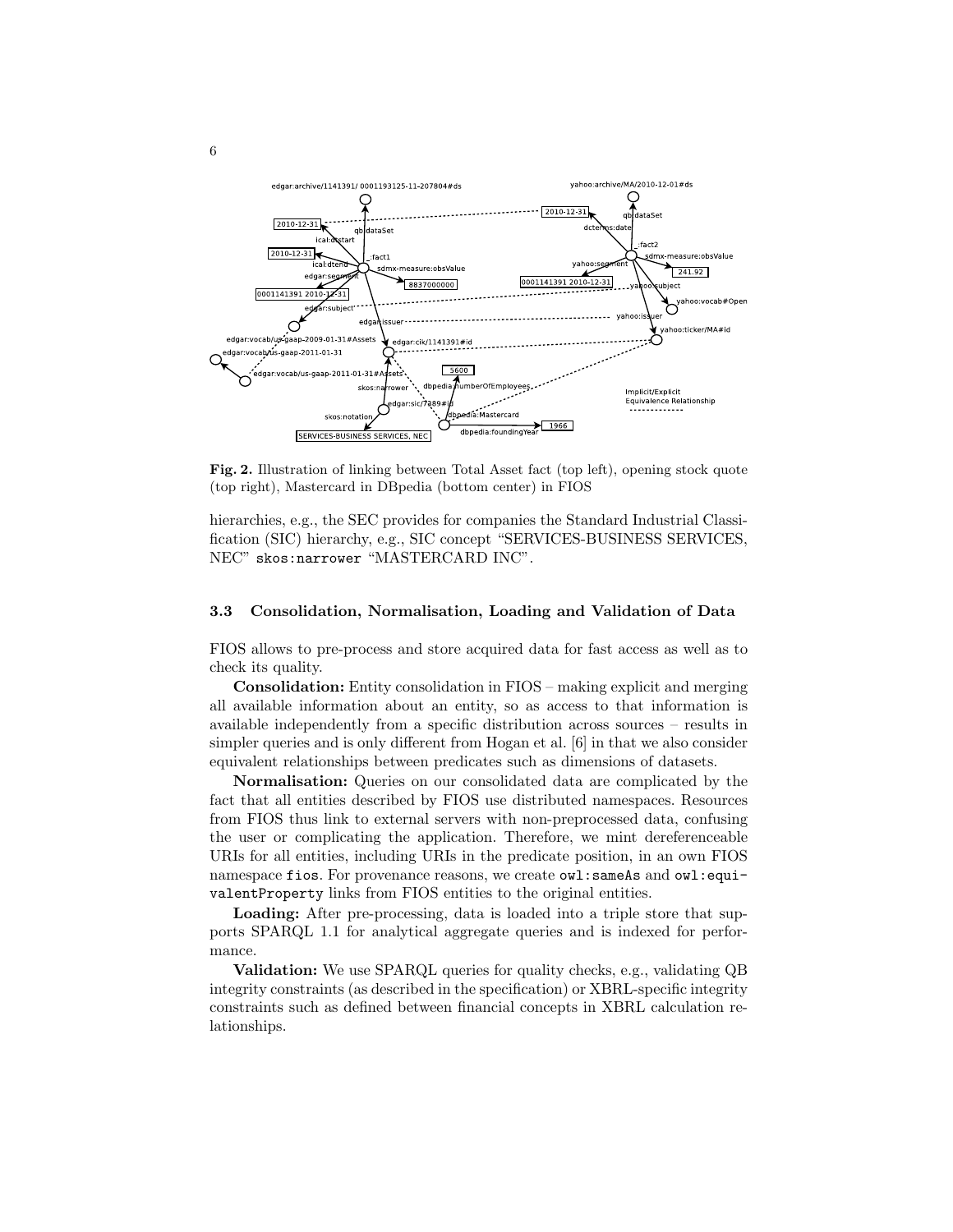#### 3.4 Analysis of Integrated Financial Linked Data

Semantic Search engines (e.g., [6]) are too general for financial analysis and data analysis tools such as van Hage's and Kauppinen's SPARQL Package for R are too complicated for domain experts. FIOS uses three different kinds of interfaces for views on financial Linked Data.

SPARQL Templates with Visualisations, i.e., webpages that show results of SPARQL 1.1 queries on the triple store in visualisations, give a general overview of data in FIOS, e.g., number of datasets. Also, we create domainspecific reports about companies that require data integration. Templates can be parameterised with input by the analyst, e.g., a company identifier.

A Linked Data Browser, i.e., webpages of things/entities in RDF that show all ingoing and outgoing triples of a resource and allow follow-your-nose browsing from resource to resource, provides a more detailed view on any RDF data in FIOS.

An OLAP Interface, i.e., an intuitive and explorative data analysis method allows analysts to create own visualisations on multidimensional datasets. Since (parameterised) SPARQL templates have a fixed structure and Linked Data browsing does not aggregate triples, we use our approach [7] to evaluate OLAP operations using SPARQL on RDF reusing QB.

# 4 Implementing and Applying FIOS in a Case Study

We successfully submitted implementations of FIOS to the XBRL Challenge  $2012<sup>9</sup>$  and  $2013<sup>10</sup>$ . For evaluation, we now first describe the most current implementation of FIOS, then a case study applying FIOS to our scenario.

From the FIOS start page<sup>11</sup>, we give information about the ETL process and an overview of available entities: publishing companies (fios:issuer/64 different values), valid time periods (ical:dtstart/234, ical:dtend/223, and dcterms:date/5,937) financial concepts (subject/3,781) and specific information (segment/58,395). From linked histograms, we see that most observations are from the time period between 2008 and 2013. Also, we see that we have quite evenly spread a number of observations for each company. Also, we get a good understanding of what financial concepts are published very often, e.g., us-gaap-2009:Revenues. Both FIOS ETL and analysis components run on a Virtual Machine with QEMU Virtual CPU version 0.12.3 with 2673.330 CPU MHz and 1GB memory and are described in the following:

ETL components: For the edgar and yahoo namespaces, we have developed the SEC Edgar Wrapper<sup>12</sup> and the Yahoo! Finance Wrapper<sup>13</sup> using Google App Engines. Some information, e.g., XBRL calculation linkbases and

 $^9$  http://xbrl.us/research/appdev/Pages/275.aspx

<sup>10</sup> http://xbrl.us/research/appdev/Pages/423.aspx

<sup>11</sup> http://fios.linked-data-cubes.org/FIOS\_2\_0/Queries/

<sup>12</sup> http://edgarwrap.ontologycentral.com/

<sup>13</sup> http://yahoofinancewrap.appspot.com/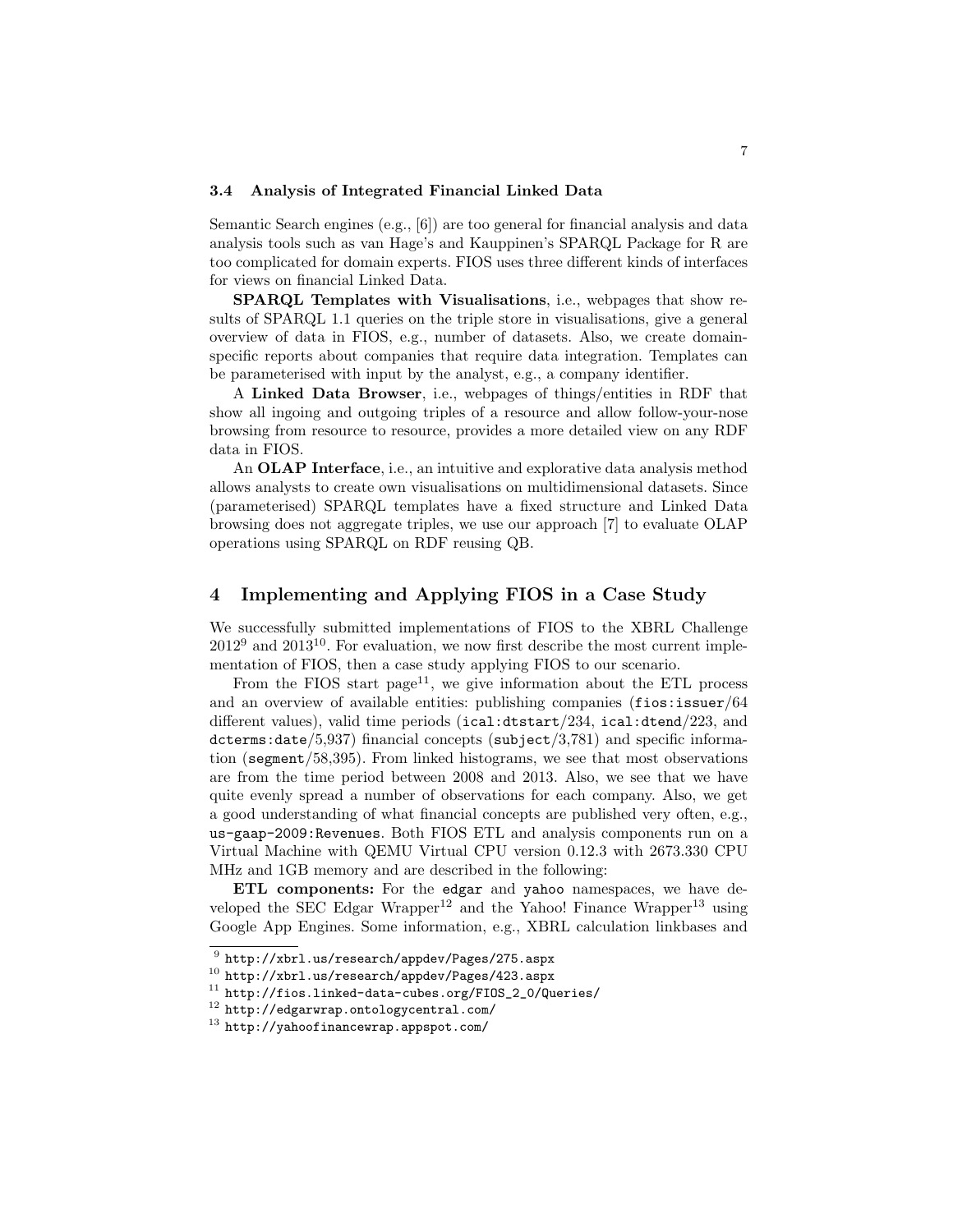footnotes currently are not considered, however, could be extracted and published as Linked Data to provide additional interesting information [9, 2].

Yahoo companies link to Edgar companies using a Ticker-to-CIK mapping provided by the Yahoo! Finance API. Edgar companies link to DBpedia companies via Freebase. Datasets from SEC and Yahoo! Finance are linked by manually stating the equivalence of dimensions, such as the company, the valid time period and the financial concept. In cases where structures of datasets are less similar, approaches for data warehouse integration could be applied [11].

We created a Java program fios-et<sup> $14$ </sup> containing separate components for crawling data, applying consolidation and normalisation algorithms to the collected data and loading the data into a triple store. As crawler, we used the Open Source software LDSpider (Stable Version 1.1e).

For each run, fios-etl automatically fills a seed list with selected companies and new balance sheets from where LDSpider starts to crawl. We selected company URIs from several industries, e.g., "finance, insurance and real estate" companies such as Visa and Mastercard. New balance sheet URIs are taken from an SEC RSS feed. For example, LDSpider would start crawling at the URI of Mastercard in Yahoo! Finance Wrapper that provides links to stock quote datasets from 1990-01-01 to today and owl:sameAs links to Mastercard in the Edgar Linked Data Wrapper. From Edgar Linked Data Wrapper, further owl:sameAs links to Mastercard in DBpedia and links to SEC balance sheets would be followed. We setup LDSpider to crawl with breadth-first strategy and a depth of the traversal of 3, with a maximum number of 10 URIs crawled per round per pay-level domain. Consolidation and normalisation algorithms we implemented as described for FIOS. Experiments with differently-sized datasets show that consolidation time increases exponentially with the number of equivalence statements, normalisation time increases linearly with the number of triples. Data was then bulk-loaded to an OpenLink Virtuoso Server v06.01.3127 running in Apache/2.2.14. For our case study, we run fios-etl daily during the XBRL Challenge 2013 submission time from 15 Feb 2013 to 27 Feb 2013 GMT. On average crawling, pre-processing and loading took 25min; loading can be done offline and could further be accelerated using differential loading. In total, we crawled 1,238,041 triples.

We created integrity constraints using SPARQL ASK queries that can be manually run, e.g., evaluating whether Earnings per Share for a company in fact is computed by the ratio of net income and outstanding shares. Since we have not found an automatic way of retrieving and validating integrity constraints, we have only implemented few checks.

Analysis components: The SPARQL Templates with Visualisations for overviews and domain-specific reports we implemented using the JavaScript library  $SPARK^{15}$ . For some templates, especially the company template, users may need to wait several minutes before all results are displayed, due to large number of separately issued SPARQL queries. As Linked Data Browser we de-

 $^{14}$  https://code.google.com/p/fios-etl/

<sup>15</sup> http://km.aifb.kit.edu/sites/spark/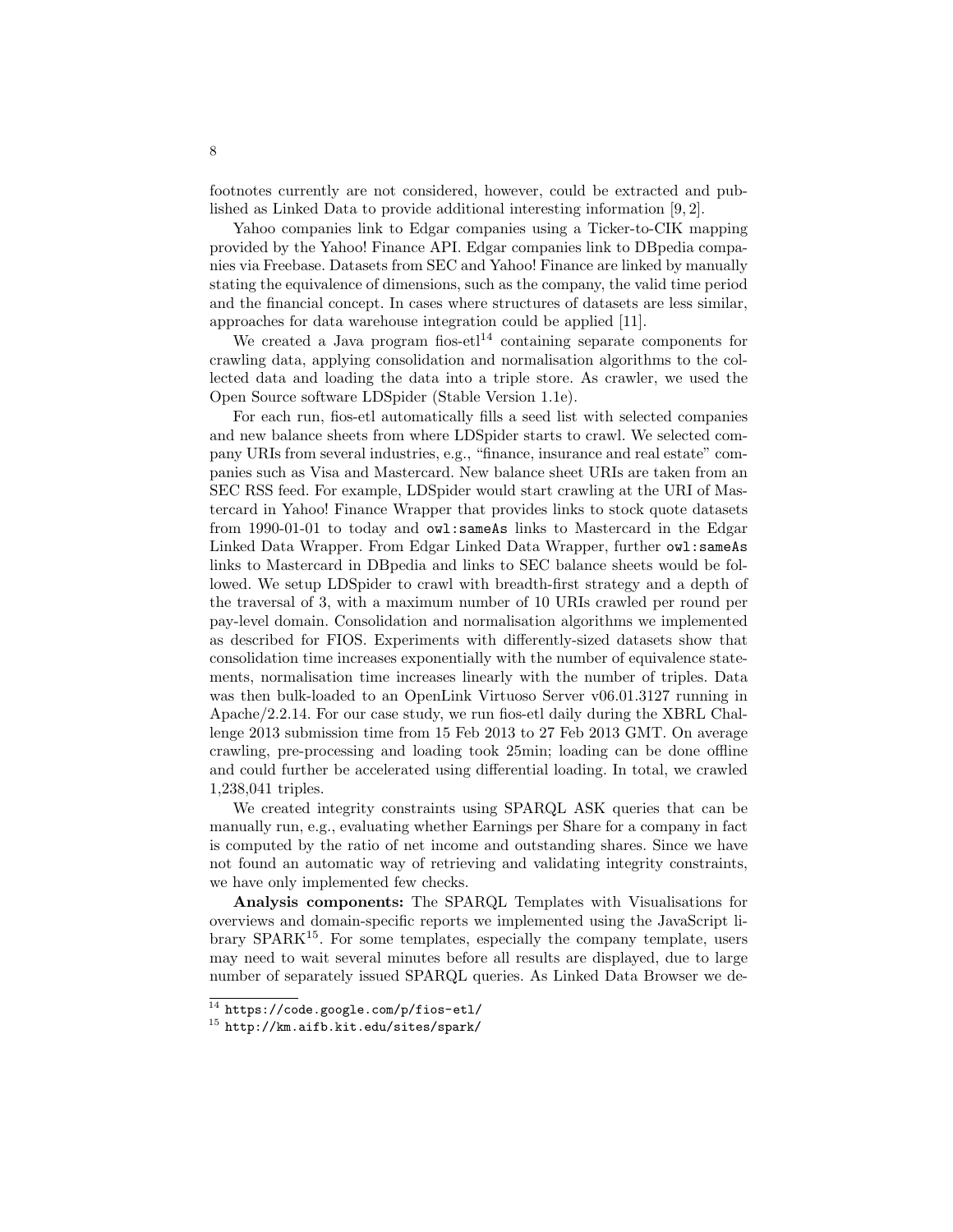ployed the Open Source software Pubby. For the OLAP Interface we use the Open Source OLAP client Saiku and OLAP engine olap4ld<sup>16</sup>. The OLAP Interface shows long loading times due to large number of multidimensional elements such as financial concepts (3781) that need to be loaded in memory. In the remainder of this section, we show how FIOS fulfills the three requirements of our scenario.

# 4.1 Integrating Data Across Sources (Requirement 1)

We now describe four exemplary analyses integrating entities across data sources. 1) Background information analysis: The FIOS start page provides a link to analyse companies in a *SPARK company template*. After inserting the CIK for a company in the parameterised template, e.g., "1141391" for MAS-TERCARD INC, the user is presented with information from various sources, e.g., address and number of employees from Wikipedia, and various overviews of available KPIs from SEC Edgar Database and Yahoo! Finance Web API. Note, since companies from SEC, Yahoo! Finance and DBpedia are explicitly stated as equivalent in RDF and consolidated, we have one identifier for MASTERCARD INC that summarises all information from those data sources; queries do not need to consider equivalent links and thus are easier to write.

2) Multi-company KPI analysis: On the SPARK company template for a company, an overview of "Adjusted Closing Price" over time is given that interactively can be extended with companies from the same industry via the SIC classification as provided by SEC Edgar.

See Figure 3 for adjusted closing price for MASTERCARD INC and other companies in SERVICES-BUSINESS SERVICES, NEC (SIC) industry. We see that MASTERCARD INC stock quotes always have been higher than VISA INC and COMSCORE INC stock quotes and at the beginning of 2013 were at an all-time-high with over 500 USD per share.



Fig. 3. Example multi-company KPI analysis of adjusted closing price for companies in industry SERVICES-BUSINESS SERVICES, NEC (SIC)

3) Cross-data-sources KPI analysis: On the SPARK company template we also show an analysis taking into account "Earnings per Share" from SEC

 $\frac{16}{16}$  http://olap41d.googlecode.com/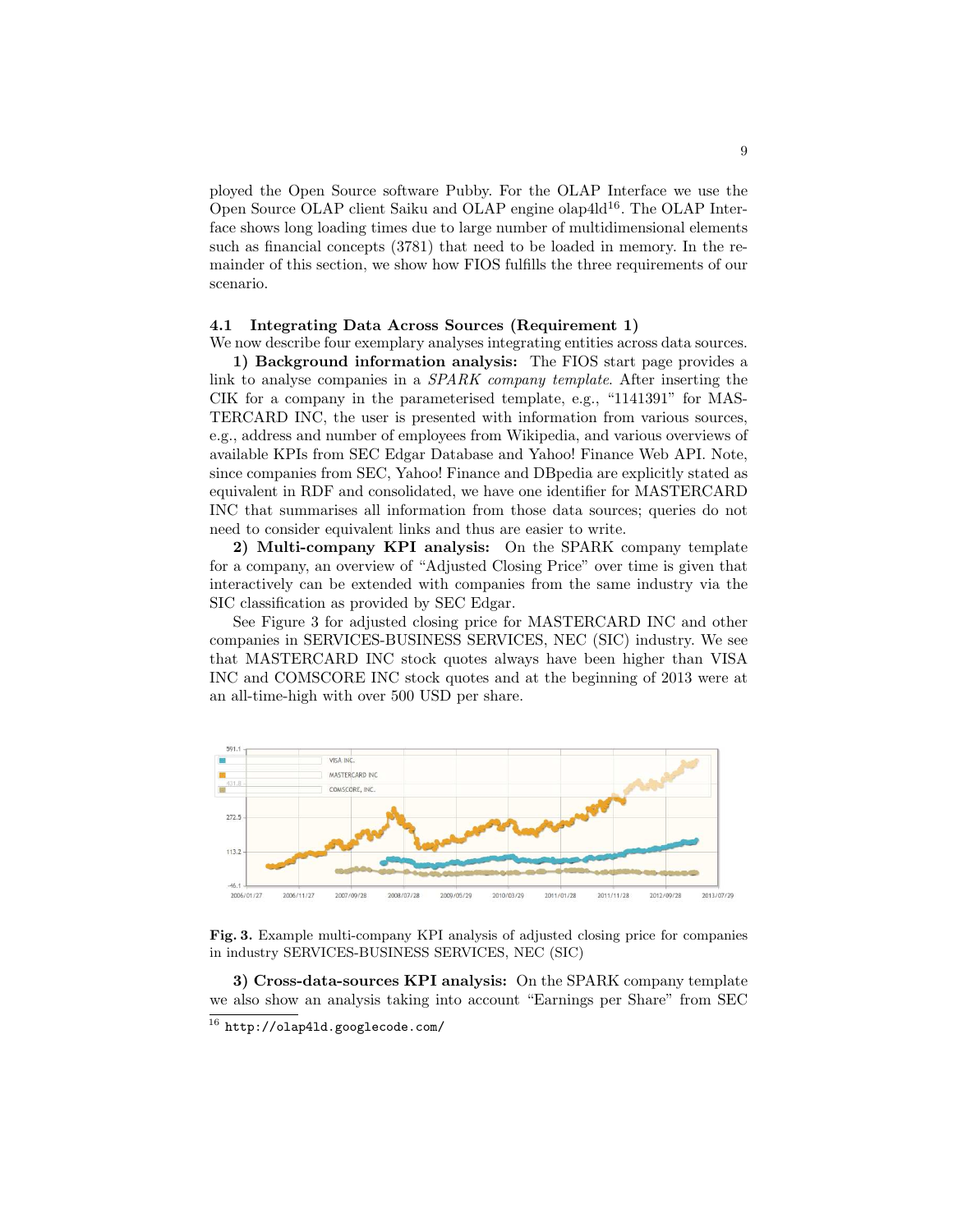balance sheet and the "Opening Price per Share" from Yahoo! Finance stock market data. Earnings per Share is considered the single most important variable in determining a share's price, thus an analyst may be interested to check for an obvious correlation for a company.

In Figure 4, we return for each reporting end date the maximum Earnings per Share as published in quarterly or yearly balance sheets together with the maximum opening stock market price of values between the valid start and end data of the Earnings per Share financial ratio for MASTERCARD INC. Since numbers are not normalised and SPARK visualisations would not allow several separate y-axes, it is difficult to see correlations in the figure. Another interesting analysis is the % rate of increase (decrease) for comparable periods, however, that was not easily doable since Edgar did not explicitly represent the sequence of balance sheets.





Note, since balance sheets and stock quote tables are integrated, it suffices to ask for specific values for the financial concept dimension fios:subject to query for financial concepts across the SEC Edgar Database and Yahoo! Finance.

As illustrated in Figure 5 for MASTERCARD INC, we can also query across different taxonomy versions: If we browse from the SPARK company template to a "Balance Sheet" template and click on "Total Assets", the company's Total Assets KPI over time is shown in a diagram from 2009 to 2012 although balance sheets from 2011 use a different US-GAAP taxonomy version. For that, Total Assets from US-GAAP-2009 and US-GAAP-2011 are stated as equivalent (either by consolidation or by adding UNION graph patterns to SPARQL queries). We see that MASTERCARD INC only twice has reduced its number of assets, at the end of 2009 (from 7.4B USD to 7.3B USD) and the end of 2010 (from 8.8B USD to 8.5B USD), for instance indicating reduced profits and a re-organisation.

4.2 Overview First, Zoom, Details on Demand (Requirement 2)

We now demonstrate the capability of FIOS to show the same data using our three different interfaces. As an example, we again visit from the SPARK company template the assets over time for MASTERCARD INC as displayed in Figure 5.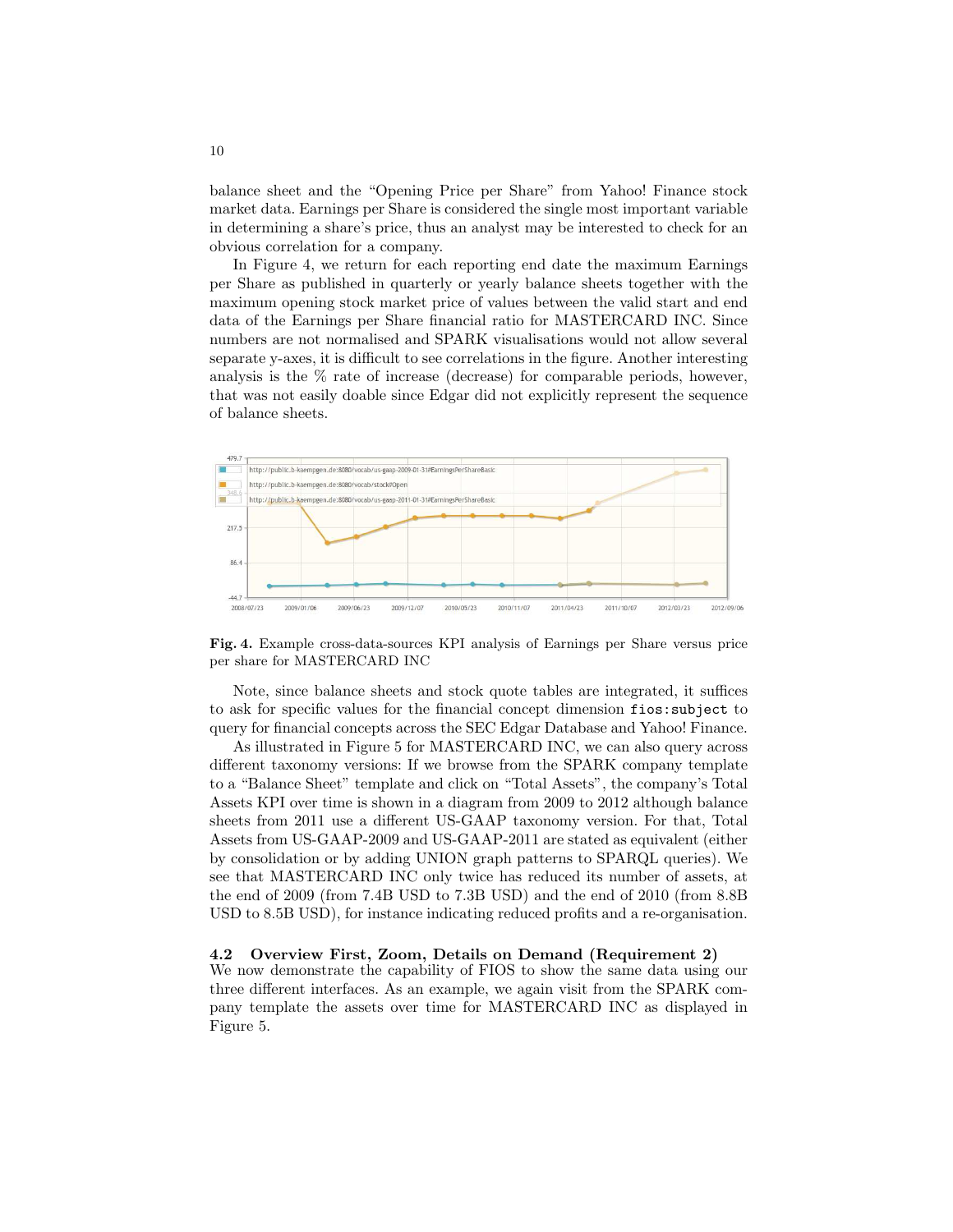

Fig. 5. Example cross-taxonomy analysis of Total Assets for MASTERCARD INC

From the top of the SPARK company template, via "Pubby Link to Data", we can then start browsing all information related to MASTERCARD INC in the Linked Data Browser Pubby. For instance, we can browse to the balance sheets and there find the single observations visualised in the line chart. For instance, see Figure 6 for a screenshot of an observation found in Pubby describing the total asset on 2011-12-31.

| Anonymous Resource #285 |                                                                                                                         |  |  |  |  |
|-------------------------|-------------------------------------------------------------------------------------------------------------------------|--|--|--|--|
| <b>Property</b>         | <b>Value</b>                                                                                                            |  |  |  |  |
| qb:dataSet              | $\blacksquare$ <http: 0001141391-12-000006%23ds="" 1141391="" archive="" pubby="" public.b-kaempgen.de:8080=""></http:> |  |  |  |  |
| dcterms:date            | 2011-12-31 (xsd:date)                                                                                                   |  |  |  |  |
| ?:issuer                | ■ <http: 1141391%23id="" cik="" pubby="" public.b-kaempgen.de:8080=""></http:>                                          |  |  |  |  |
| sdmx-measure:obsValue   | 10693000000 (xsd:double)                                                                                                |  |  |  |  |
| is rdfs:seeAlso of      | $\blacksquare$ <http: 0001141391-12-000006%23ds="" 1141391="" archive="" pubby="" public.b-kaempgen.de:8080=""></http:> |  |  |  |  |
| ?:segment               | $= 00011413912011-12-31$                                                                                                |  |  |  |  |
| ?:subject               | Attp://public.b-kaempgen.de:8080/pubby/vocab/us-gaap-2011-01-31%23Assets>                                               |  |  |  |  |
| rdf:type                | ob:Observation                                                                                                          |  |  |  |  |

Fig. 6. Example Linked Data browser view on total asset in 2011 for MASTERCARD INC.

From the SPARK company template, we can also visit the OLAP Interface, Saiku, to create the same report as shown in the total asset line chart. For that, we create a pivot table with the issuer dimension filtered by Mastercard on columns, date dimension on rows and filtered on subject dimension with us-gaap-2009:Assets and us-gaap-2011:Assets on columns, as can be seen in Figure 7.

Note, though connected through their underlying data, a better interlinking between the three provided interfaces was difficult due to technical problems: SPARK tables did not allow to show browseable links; SPARK diagrams often contained aggregated or densely-displayed facts that are difficult to select for browsing; single facts often were modelled as blank nodes in QB and thus are not directly referenceable; and to browse a URI from FIOS, Pubby required adding "pubby" and converting " $\#$ " to "%23".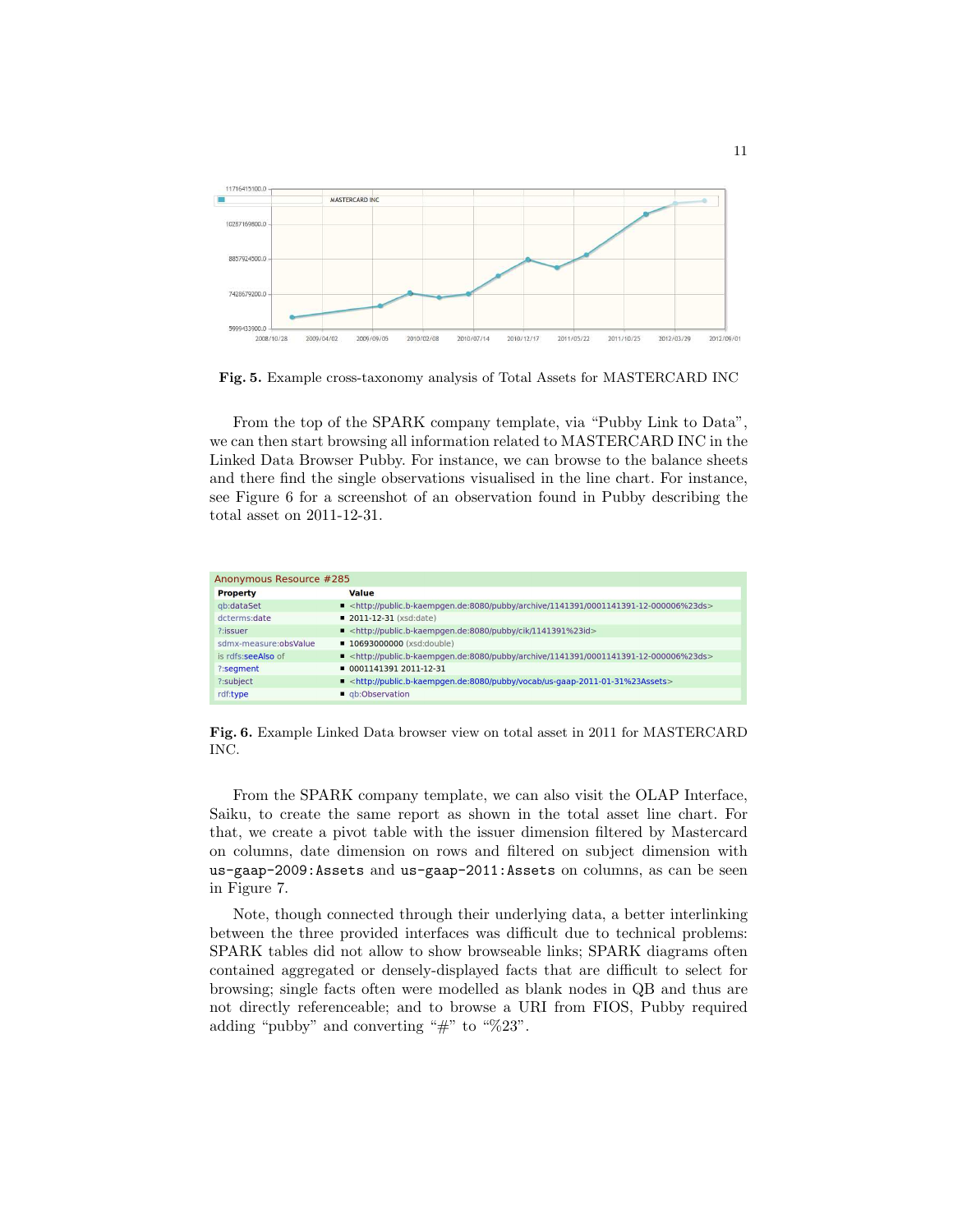| €<br><b>Cubes</b>                                  | 圕           | 鼺<br>RT <sub>1</sub><br>$\overline{r}$ | S<br>Cubes                                           | 圕                   | $\overline{\bullet}$<br>疆<br>g.<br>园<br>$\overline{\mathbb{R}^3}$ |
|----------------------------------------------------|-------------|----------------------------------------|------------------------------------------------------|---------------------|-------------------------------------------------------------------|
| 회<br>FIOS 2.0 Data Cube for SEC/YHOF               | Columns     | Company Level $\triangleq$ Q           | 킈<br>FIOS 2.0 Data Cube for SEC/YHOF                 | Columns             | $SIC Level \triangleq Q$                                          |
| Dimensions                                         |             |                                        | <b>Dimensions</b>                                    | <b>Rows</b>         |                                                                   |
|                                                    | <b>Rows</b> | Date $\triangleq$ Q                    | $\blacktriangledown$ Date                            | Date $\triangleq Q$ |                                                                   |
| Date<br>· Date                                     | Filter      | Subject $\triangleq$ Q                 | · Date<br>v issuer                                   | Filter              | Subject $\triangleq$ Q                                            |
| v issuer<br><sup>o</sup> SIC Level                 |             |                                        | SIC Level<br><sup>o</sup> Company Level              |                     |                                                                   |
| Company Level<br>Segment<br>v subject<br>* Subject | Date        | <b>MASTERCARD INC</b>                  | Segment<br>v subject<br>· Subject<br><b>Measures</b> | Date                | SERVICES-BUSINESS SERVICES, NEC                                   |
|                                                    | 2008-12-31  | 6.475849E9                             |                                                      | 2008-12-31          | 6.475849E9                                                        |
|                                                    | 2009-09-30  | 6.939348E9                             |                                                      | 2009-09-30          | 2.5945587F10                                                      |
|                                                    |             |                                        |                                                      | 2009-12-31          | 2.363333333333F10                                                 |
| <b>Measures</b>                                    | 2009-12-31  | 7.47E9                                 | <b>V</b> Measures<br><sup>o</sup> Obs value          | 2010-03-31          | 1.9677E10                                                         |
| <b>Weasures</b><br>· Obs value                     | 2010-03-31  | 7.286E9                                |                                                      | 2010-06-30          | 2.0064E10                                                         |
|                                                    | 2010-06-30  | 7.432E9                                |                                                      | 2010-09-30          | 3.3408E10                                                         |
|                                                    | 2010-09-30  | 8.166E9                                |                                                      | 2010-12-31          | 2.60584411486E9                                                   |
|                                                    | 2010-12-31  | 8837F9                                 |                                                      | 2011-03-31          | 2.1462E10                                                         |
|                                                    | 2011-03-31  | 8.502E9                                |                                                      | 2011-06-30          | 1.0940886449E10                                                   |
|                                                    | 2011-06-30  | 9.025E9                                |                                                      | 2011-09-30          | 1.39628709884E10                                                  |
|                                                    | 2011-12-31  | 1.0693F10                              |                                                      | 2011-12-31          | 1.14948477178E10                                                  |

Fig. 7. Example OLAP Interface query on Total Assets over time for MASTERCARD INC

Fig. 8. Example OLAP Interface query on Total Assets over time for SERVICES-BUSINESS SERVICES (SIC)

#### 4.3 Intuitively Create Own Reports and Analyses (Requirement 3)

We now show that a user can create a typical report on our integrated financial data with intuitive OLAP operations: requesting a pivot table showing the Total Assets over time, similarly as for the total asset line and pivot charts, but this time aggregated to the industry level of Mastercard as visible in Figure 8.

**Projection:** By drag & drop of a measure to Columns, Rows or Filter fields in the pivot table, a user can select a certain measure. Since our data cube only contains one measure, projection is not necessary.

Dice: A user can filter for certain facts by clicking on the magnifier symbol of a dimension on the Columns or Rows fields. In our case, the user filters for certain subjects (us-gaap-2009:Assets and us-gaap-2011:Assets) as well as certain companies (Mastercard).

Slice: Any dimension that a user does not drag & drop to either Columns or Row fields gets sliced, i.e., removed and aggregated over. Since QB does not provide means to describe aggregation, FIOS uses the AVERAGE function as default; for numeric values the average returns an easy-to-understand measurement.

Roll-up: Any dimension listed on the left side can exhibit a hierarchy of several levels. For instance, for the issuer dimension, either Company or SIC Level can be selected. SIC Level groups companies by their SIC industry classification. In our example, we rolled-up to SIC Level and filtered for the SIC of Mastercard, "SERVICES-BUSINESS SERVICES, NEC".

Drill-across: Although not required in our example, an analyst may request a pivot table containing both observations from balance sheets and stock quote tables. Since the Saiku interface only allows to select one dataset per pivot table, we extend the ETL components with one extra SPARQL CONSTRUCT query linking observations from several integrated datasets (datasets with the same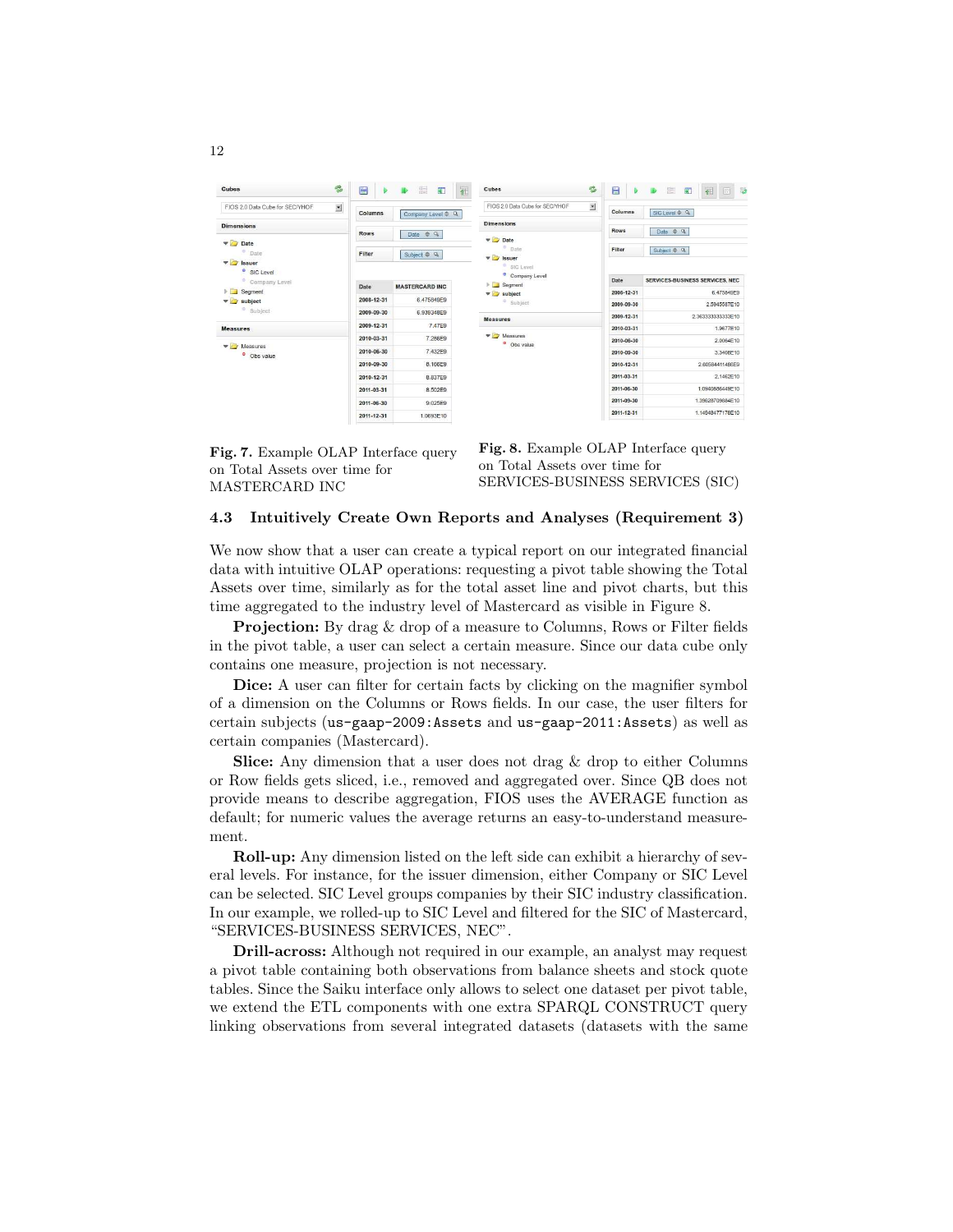structure) to a new integrated multidimensional dataset "FIOS 2.0 Data Cube for SEC/YHOF".

# 5 Discussions and Lessons Learned

FIOS benefits from Semantic Web technologies, e.g., in modelling and integrating balance sheets from the SEC Edgar Database, stock quotes from the Yahoo! Finance Web API as well as company metadata from Wikipedia/DBpedia using existing vocabularies; the Linked Data principles ensure access to data in a standard and modular way. Since the schema of RDF is flexible, new data can easily be added by allowing the crawler to reach further entities. SPARQL allows quality checks and is sufficiently expressive to implement background information, multi-company and cross-data-sources analyses. Formal semantics such as explicit equivalent statements simplify access via entity consolidation. Three interfaces with different purposes use the same backend: any data that is added to the triple store can directly be visualised in SPARQL templates, browsed using the Linked Data Browser and queried using the OLAP Interface. Consequently, we argue that Semantic Web technologies allow a continuous integration of new data. With more heterogeneous datasets and frequent addition and updates of data sources, FIOS will develop its full potential if research resolves the following challenges:

Develop interfaces and visualisations sufficiently specific to provide added value and generic to have new data immediately considered. If new information such as from text or structured databases, e.g., subsidiary relationships, product classifications or organisational structures, are continuously added to FIOS, specialists are needed to adapt or create new SPARQL templates; the Linked Data Browser provides data only on the triple level; and the OLAP Interface requires integrated QB datasets. Ideally, new data sources seamlessly and without much effort will result in extended visualisations, e.g., providing more detailed provenance information, adding new data points or allowing additional interaction capabilities such as roll-up and drill-across.

Increase coverage and quality of information by continuously integrating data sources. Integrity constraint checks need to be manually extracted and run. There may still be errors in the data, e.g., companies that share CIKs or ticker symbols because of a merger. Debreceny et al. [4] have shown that some information may be derived only in a best-guess fashion. New data sources promise to reduce data quality issues if integrated to one well-interlinked model. Then, the same KPIs can be calculated in different ways to identify differences between data sources, e.g., DBpedia "Operating Income" and the last yearly balance sheet net income loss. FIOS would need to consider uncertainty, to draw declarative knowledge from experts or other data sources, and to describe both static and dynamic relationships between financial data.

Improve query processing performance. Although currently no issue in FIOS, pre-processing and integration will take too long for continuously updated and larger data sources. FIOS' current performance bottlenecks are large numbers of separately issued SPARQL queries and large numbers of multidimensional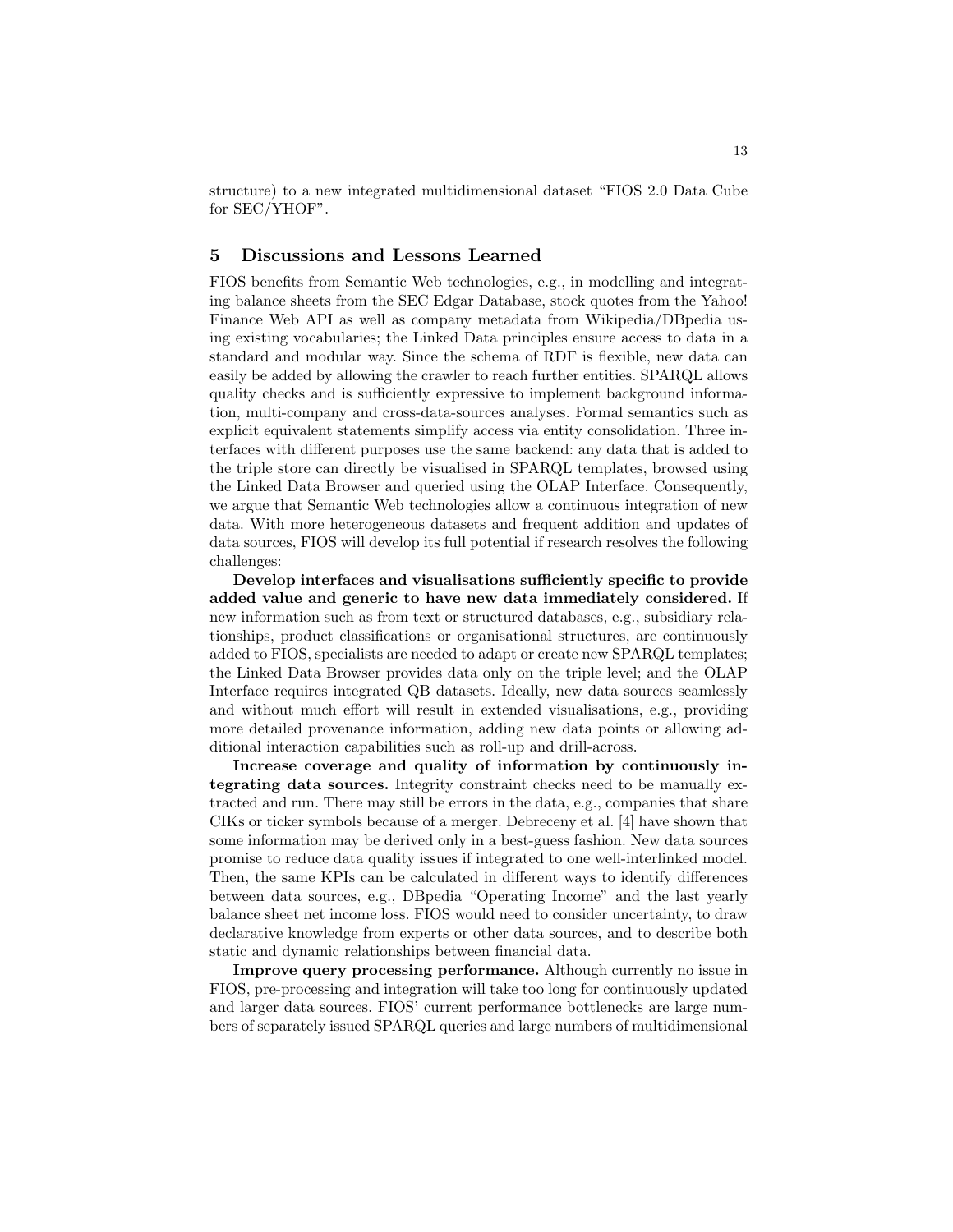elements to load into the OLAP user interface. In more complex data integration and analysis scenarios optimisations such as parallelisation will be required, e.g., analytical queries that scan a large number of observations, contain filters of varying selectivity and compute aggregation functions on schema-flexible and heterogeneous data require specific data processing optimisations [7].

# 6 Related Work

We distinguish other financial data integration and analysis applications and related work about modelling XBRL data using Semantic Web technologies.

The Rhizomik Semantic XBRL demo [5] ties RDF representations of XBRL close to the original XML data which make mixing with other data sources difficult. The Business Intelligence Cross-lingual XBRL (BIXL) demonstrator [9] focuses on retrieving facts from unstructured text in filings as well as a multilingual interface, however does not consider data integration of XBRL balance sheets with stock quotes. Midas [2] implements a pipeline similar to FIOS without using Semantic Web technologies. Their main focus lies in extracting and linking of information about entities such as company and key people from semistructured XML documents. However, it is unclear to what extend information from SEC and FDIC sources were integrated and what efforts would be needed to add new data sources such as Wikipedia.

Although judges saw potential, FIOS did not win the XBRL Challenge. Other submissions, in particular the winners – Calcbench and Sector3 – were more robust (e.g., FIOS still is limited to certain browsers), provide keyword search or filtering for companies (e.g., "revenue higher than"), include a larger number of companies and filings (also non-balance-sheets), exhibit short update intervals with new filings (10-15min) and often provide MS Excel exports for further processing and analysis (Saiku also provides that).

In summary, although important for a holistic view on companies, current systems do not focus on integration of different data sources: whereas multicompany KPI analysis with an Excel export often is possible, background information, such as from Wikipedia, rarely is embedded in the interfaces. Calcbench shows the actual stock quote of a company, yet, no other system allows for comparison of balance sheet KPIs with other numbers such as stock quotes over time. If systems find correspondences between companies or financial concepts, it is unclear whether the matching is hard-coded or flexibly represented with a formalism such as equivalence statements.

Several recent papers have proposed Semantic Web technologies as a suitable way to manage and model XBRL data. Wenger et al. [12] consider the interoperability problems of different taxonomy versions, but apart from proposing the criteria they do not evaluate their approach. Bao et al. [1] tries to fully keep the semantics of XBRL in an RDF/OWL representation; however, the authors do not describe the benefits of their representation in case studies. In comparison, we show that XBRL filings and taxonomies can be efficiently represented as multidimensional datasets using the RDF Data Cube vocabulary.